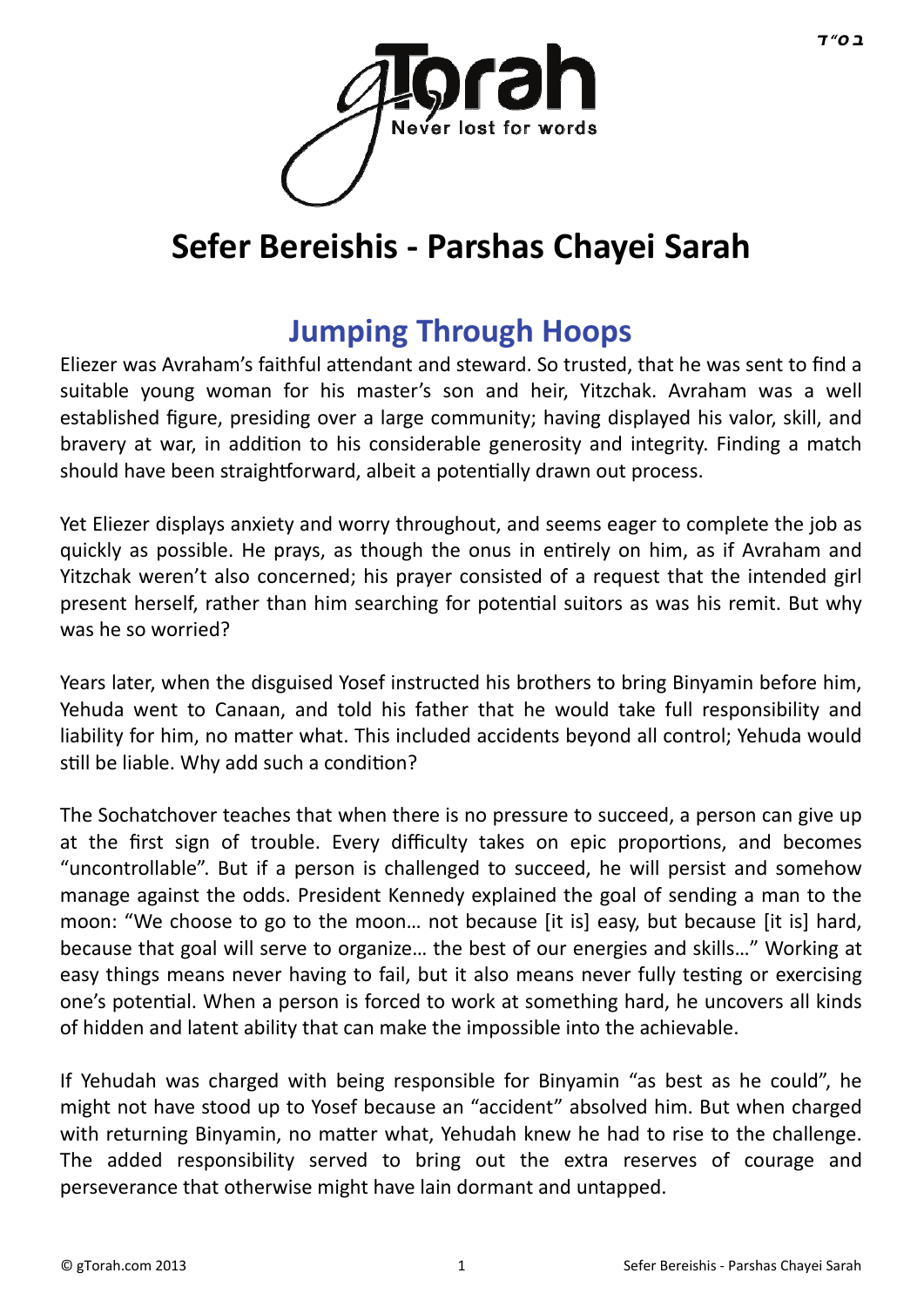The Shem MiShmuel explains that for similar reasons, Eliezer had a daughter of marriageable age. Every girl he met could be declined, and on his return, he could pass off his failure as beyond his control, and then subtly note that his daughter was marriageable… Yehudah took full responsibility for Binyamin to account for "uncontrollable" things, and Eliezer feared that his personal biases would disturb his focus. R' Chaim Brown notes that this explains Eliezer's sense of urgency, and desire for certainty.

Eliezer knew that when dismissing potential suitors, he would always doubt his motivations for doing so. Eliezer asked for the right girl to present herself to him immediately, and asked for Hashem to remove any need for deliberation. He prioritized his mission so absolutely to the extent that we only find out about his daughter after he completes his task and Rivka has been selected. Ultimately, these efforts not only cleared his conscience, but left Lavan and Besuel with incontrovertible proof that Rivka was meant for Yitzchak.

The eyes can't see anything if the mind is blind. Perception is so crucial to attitude, and by changing the way you think about things, you'll change the way you see them. When adversity presents itself, consider that the gauntlet has been lain down, to provide the impetus to force more from you; and watch yourself rise to the challenge.

### **[Only a Li](http://gtorah.com/2010/10/28/a-different-level-of-mourning/)ttle**

On Avraham's return from Akeidas Yitzchak, he finds his wife has died, and he grieves. The Torah tells us that  $-$  הָלְבָּכּ תָהּ, "and he wept for her". Curiously, the letter כּ is much smaller than letters usually are. Why?

The Baal Haturim says that it indicates that he only cried a little, because she was very old. This does not seem complimentary about our great ancestor. How are we to understand that he only wept a little?

Furthermore, consider that Sarah was a righteous woman, and a great prophetess independent of Avraham. Whilst he influenced many people, it was she who taught all the women; she was the first of the matriarchs, all of whom experienced regular miracles. Was it not necessary to weep immensely at the passing of such an important individual; his wife, his love, and partner in building his dream, no less? Contrast this with the passing of Moshe and Aharon, wherein the entire nation paused all regular function for a 30 day mourning period. How are we to understand that Avraham did not greatly mourn his wife?

The Bikurei Avraham explains that the Torah is actually trying to indicate what a remarkable and unique individual Avraham Avinu was. When he got back from the Akeida, only to find his wife had passed, he intuited that it had happened when she'd discovered the true nature of the father and son trip  $-$  that he intended to sacrifice their only child. Note the juxtaposition of the Akeida story to the immediately subsequent death of Sarah.

The way the evil inclination works is not just by discouraging before doing a good deed  $$ but even after. In the same way a person can regret and undo sins, they can regret good

 *[ב](http://en.wikipedia.org/wiki/Bet_%28letter%29) [ס](http://en.wikipedia.org/wiki/Samekh)" [ד](http://en.wikipedia.org/wiki/Dalet)*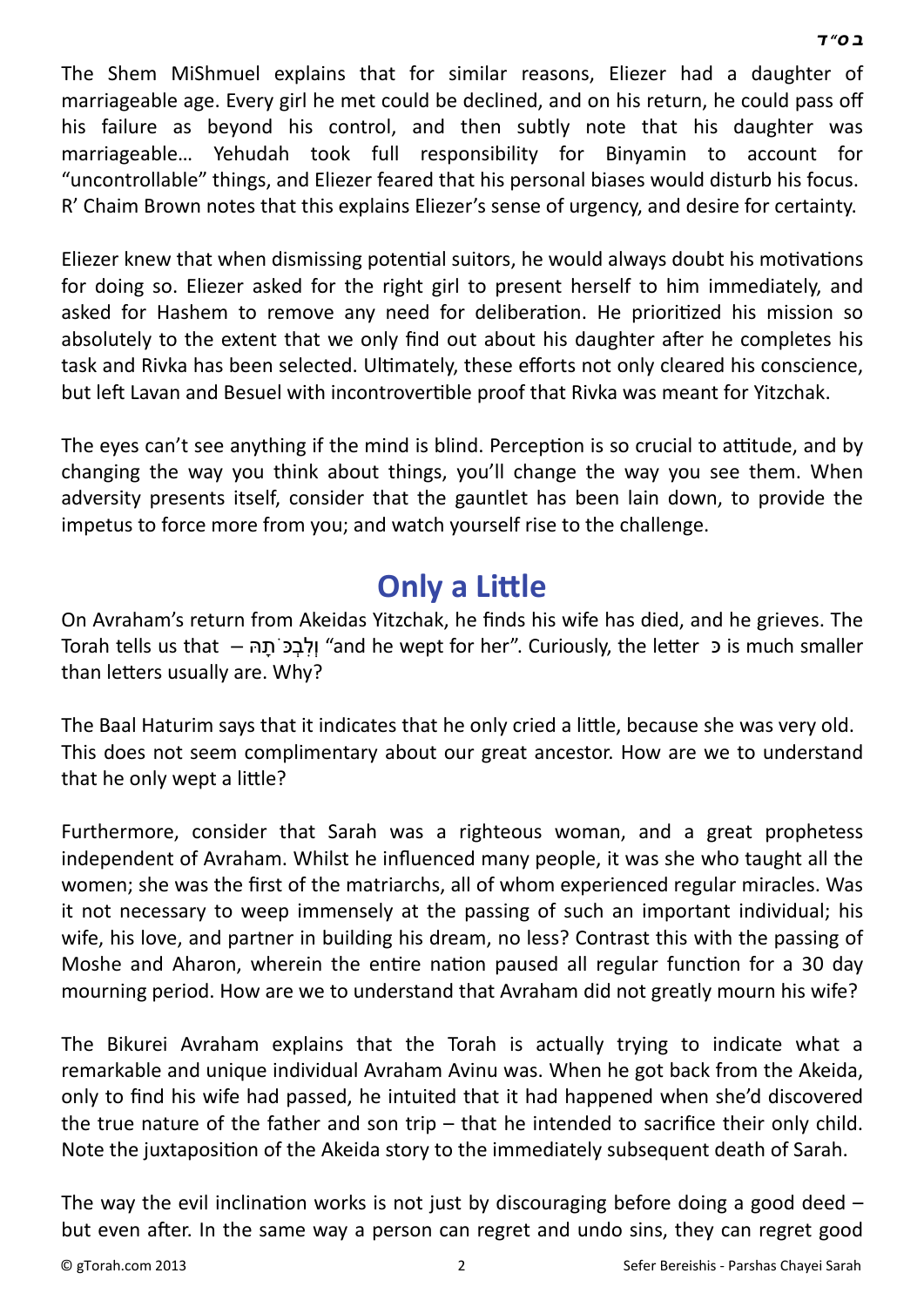deeds too. This is what we pray for protection from in Ma'ariv every day, when we say " – "והסר שטן מלפנינו ומאחרינו" before and after us. Avraham might have regretted the Akeida, the cause of his wife's death.

What Avraham did was distance himself from such thoughts  $-$  he rationalized her death to himself, as the Ba'al Haturim says, by saying her time had come anyway because 'she was old'. The Torah records that he wept briefly for his deceased wife, and is indeed a huge praise for Avraham mental fortitude.

All too often, good deeds have a large opportunity cost. The reaction to this invisible problem often lends context and substance to the goodness of the deed itself; it is an assessment of what the deed meant.

#### **[On Antagonists](http://gtorah.com/2010/05/23/dvar-torah-enemies-and-haters/)**

Avraham is blessed by Hashem after the Akeida:

ַ כִּי בַרְרָ אֲבַרֶכָּךְ וְהַרְבֵּה אַרְבֶּה אֶת זַרְעֶךְ כָּכוֹכְבֵי הַשָּׁמִים וְכַחוֹל אֲשֶׁר עַל שָׂפַת הַיַּם וְיָרֹשׁ זַרְעֶךָ אִת שַׁ עַ ר אֹיְבָ יו –

I will bless you, and I will greatly multiply your descendants, like the stars of the heavens, and like the sand on the seashore; and your descendants will inherit the cities of their enemies. (22:17)

Years later, Lavan blesses Rivka as she leaves to marry Yitzchak:

וַיְבָרֲכוּ אֶת רִבְקָה וַיּ ֹאמְרוּ לָהּ אֲחֹתֵנוּ אַתְּ הָיִי לְאַלְפֵי רְבָבָה וְיִירַשׁ זַרְעֶךְ אֶת שַׁעַר שֹׂנְאָיו – And they blessed Rebecca and said to her, "Our sister, may you become thousands of myriads, and may your seed inherit the cities of those who hate you." (24:60)

Rashi notes that Lavan is quoting the blessing received by Avraham, that she'd "inherit the cities" of her antagonists.

But the quote is not identical. What is the difference between – יוֹבְיוֹ enemies and אֹיְבָיוֹ enemies and א – those who hate you?

R' Yehoshua Hartman points to where the two are used in conjunction to note the difference.

ּ יְיָהִי בְּנָס<sup>ֹ</sup> עַ הָאַר ֹן וַיּ ֹאמֶר מ´שֶׁה קוּמַה ה' וְיַפֶּצוּ א<sup>ָי</sup>יָבֵיךָ וְיַנֵסוּ מִשׂנָאֵיךָ מִפּנֵיך

So it was, whenever the Ark set out, Moses would say, "Arise, Lord, may Your enemies be scattered and may those who hate You flee from You."

Rashi says that אויביך is enemies who are assembled for battle, and that וינסו משנאיך pursuers.

There is a distinction between an enemy and a pursuer. The word ואויבI is similar in root to the word – אוהב to love. Both verbs are a result of closeness. A שונא however, is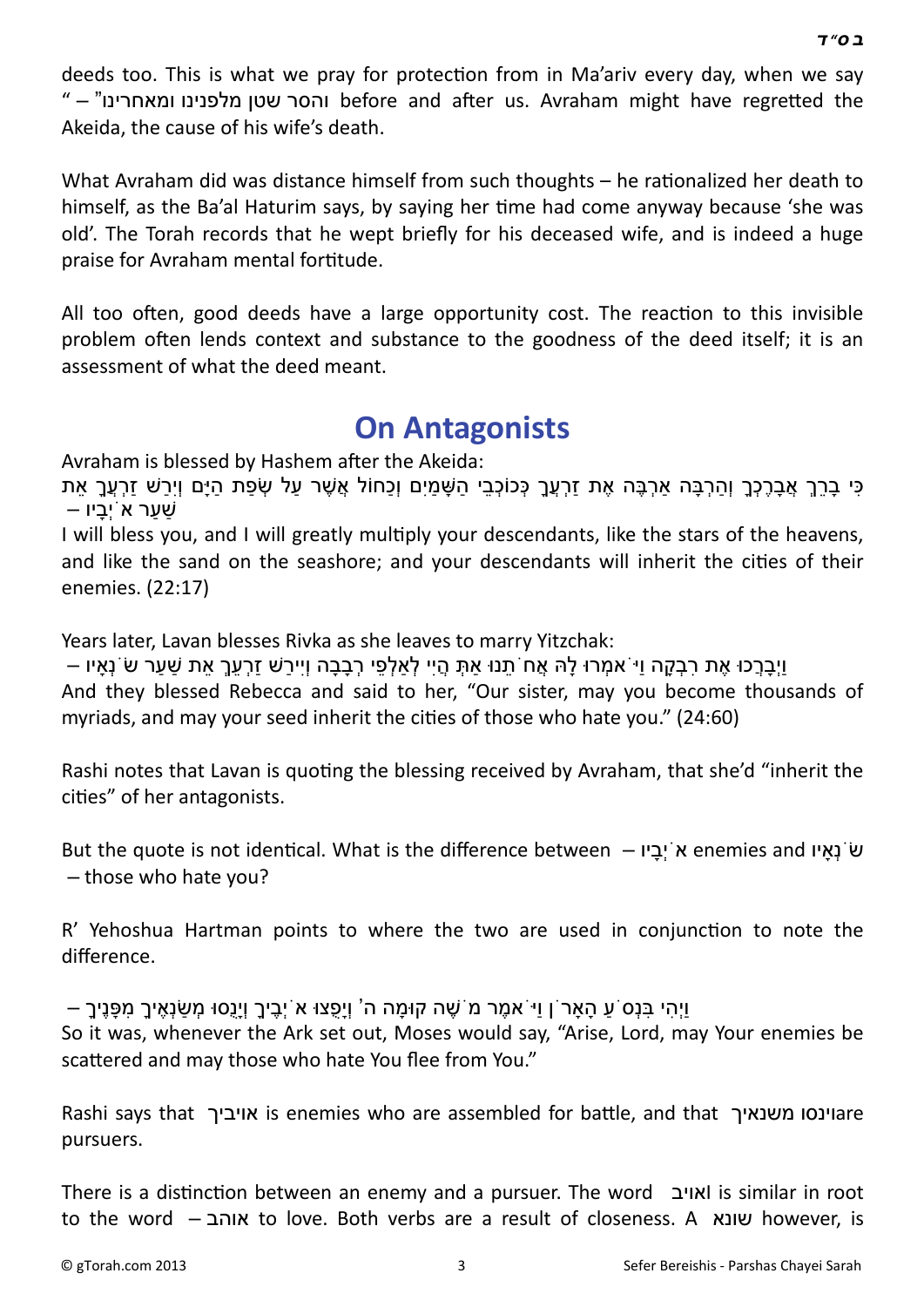someone whose hatred transcends proximity, and will pursue.

Eisav is referred to as ,ישאל שונא and Yishmael is referred to as ,ישראל אויב and circumstances on the ground reflect this  $-$  if a Jewish State had been set up in Uganda, there would be no problems with the Palestinians and neighbours, inheritors of the mantle of Yishmael – the situation is a result of being together. Conversely, the Nazis had little to do with Jews worldwide, and yet their extermination campaign spanned the globe; truly the definition of רודף

But how does this insight correlate to the different terminology Rivka and Avraham were blessed with?

R' Hartman explains that at Mt. Moriah, the blessing was to Avraham, for Yitzchak, regarding his Yishmael – the ,אויב therefore the pasuk says .יו ָבְיֹא רַע ַשׁ In contrast, Rivka received a bracha that was for Yakov, regarding Esav, and Esav is a ,שונא and therefore the pasuk says שׁער שׂ`נָאיו.

#### **[Breaking The Chain](http://gtorah.com/2009/11/02/breaking-the-chain/)**

The Shalsheles is a rare cantor's note, a tremendous literary device, that makes just four appearances in the entire Chumash– in Lech Lecha 19:16; in Chayei Sarah 24:12; in Vayeshev 39:8; and in Tzav 8:23.

In Chayei Sarah, we find that Eliezer, Avraham's most trusted servant, is charged with finding a wife for Yitzchak. He is not allowed to take a wife from Canaan. The Midrash tells us that Eliezer had a daughter and it could have been that he might 'just not have found' a suitable wife outside Canaan. This could have left the path open for his daughter. Nevertheless, Eliezer overcomes any personal attachments and prays that Hashem heed his master's request. This triumph over his own desires is signified by the Shalsheles on the word – ויאמר**Word – ויאמר** 

In Vayeshev we see the tremendous personal struggle that Joseph had to overcome. Indeed, by running out and leaving his coat behind in the hands of his master's wife, he got himself into more trouble in some ways. But on a personal level, he could not afford to be in the house a moment longer, refusing his master's wife's advances. That very word – וימאן (and he refused), has a שלשלת on it, denoting the breaking of his own potential negative desires.

As for the final appearance – in Tzav – the Midrash tells us that Moshe Rabbenu was the Kohen Gadol until the end of the Miluim, the first week of the Mishkan's use, at which point he had to hand over the position to his brother Aharon (according to various sources, because he had argued at the burning bush). It must have been hard for him. Yet he overcame any personal desires and handed over the baton wholeheartedly. His final act as High Priest was …וישחט no surprises about the musical note on this word, at the point of his breaking with his own emotion.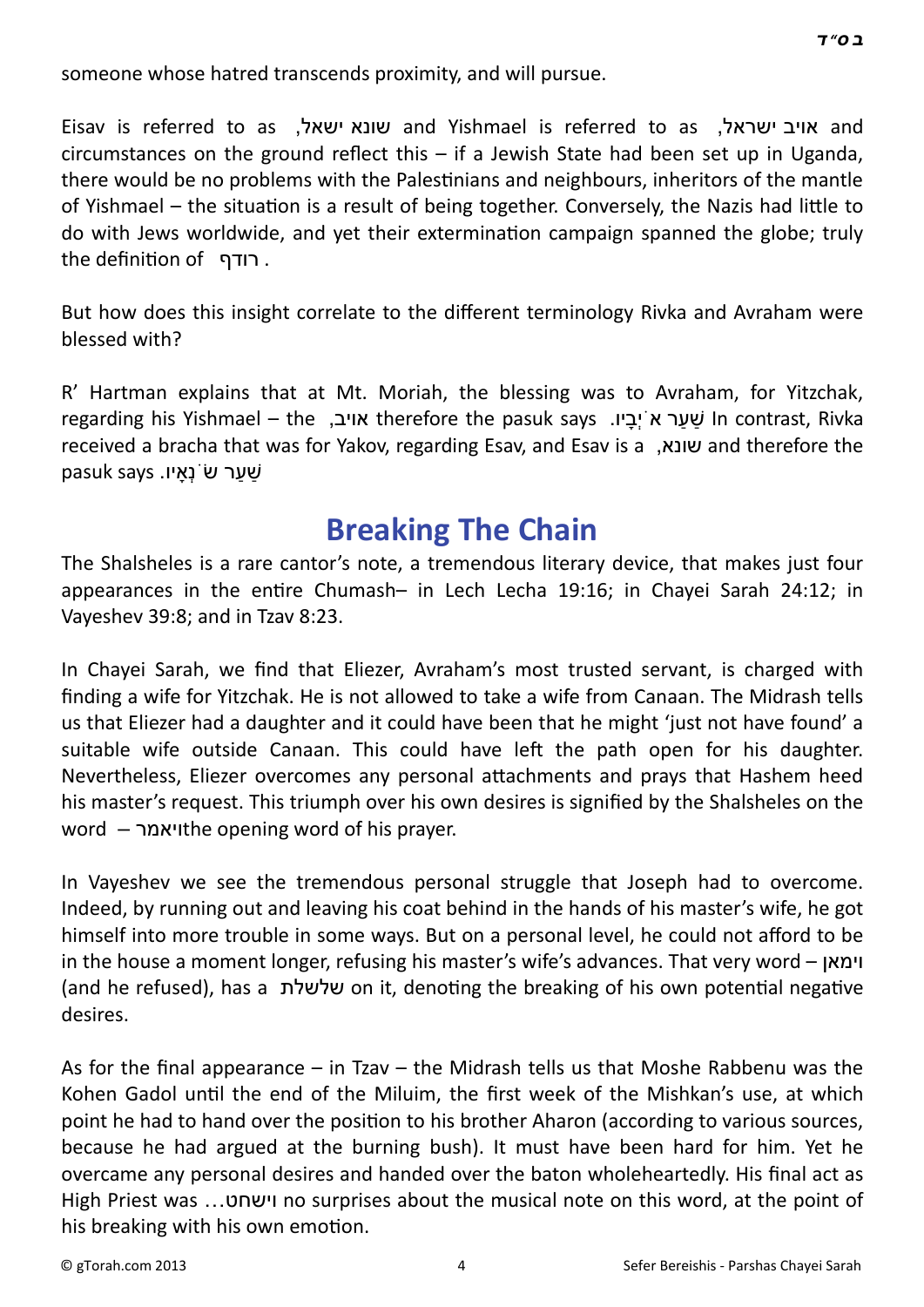Looking back at Lech Lecha, we see from Rashi that the Torah tells us that the angels had to grab hold of Lot because he was tarrying… leaving behind all his possessions. The first word of the Pasuk, which means he hesitated, contains a – שלשלת he overcame his physical desire for wealth and grabbed reality with both hands… literally.

It is no accident that Shalsheles actually means a chain. Furthermore, if you listen to its sound, it is elongated (3x a  $-$  פזר $-$  Pazer, another musical note – which is long already), yet comes to an abrupt end, thus breaking the chain. The person it is used about has transcended.

### **[Drinking Problems](http://gtorah.com/2000/10/28/drinking-problems/)**

When Eliezer enters Aram, searching for a bride for his master's son, he is thirsty, and devises a test to see if a prospective girl is suitable. Rivka offers him a drink, but also to his camels, meeting the terms of his test:

ותאמר שתה אדני ותמהר ותורד כדה על ידה ותשקהו. ותכל להשקותו ותאמר גם לגמליך אשאב עד אם כלו לשתות –

She said, 'Have a drink, sir!' and quickly lowered her jug to her hand and gave him a drink. When she finished giving him to drink, she said, 'I'll also draw water for your camels, until they have finished drinking.' (24:18, 19)

ונתתי עשב בשדך לבהמתך ואכלת ושבעת – ,Parenthetically, Devarim 11:15 says I shall provide grass in your field for your cattle, and you will eat, and you will be satisfied." The Gemara in Brachos learns from the fact that the Torah addresses animal concerns before human, that one must feed their animals before having a meal.

But what about drinking?

The Sefer Chassidim learns from Rivka's kindness that humans come first – the Torah records the story in a very deliberate way, to delineate the extent of her kindness as a paradigm for the reader. She gave Eliezer to drink, and only afterwards the camels; presumably then, this is conduct we are meant to emulate.

The Shulchan Aruch says that if a person has already made a bracha on food, and before beginning to eat, says something that is of the interests of the meal, it is not an interruption per se, and one would not need to make a new bracha. One of the examples the Shulchan Aruch gives is that one asks someone else to feed his animals. This too is considered part of the requirements for his own meal, as his own meal is not allowed to begin until they are fed, as the Gemara says one must feed their animals before sitting down to eat.

The Magen Avraham contrasts this with drinking. If someone asked a friend to give his animals a drink, one might have to make a new bracha, as it was interrupted. This is based on the Sefer Chassidim's observation of Rivka's kindness, that since humans come before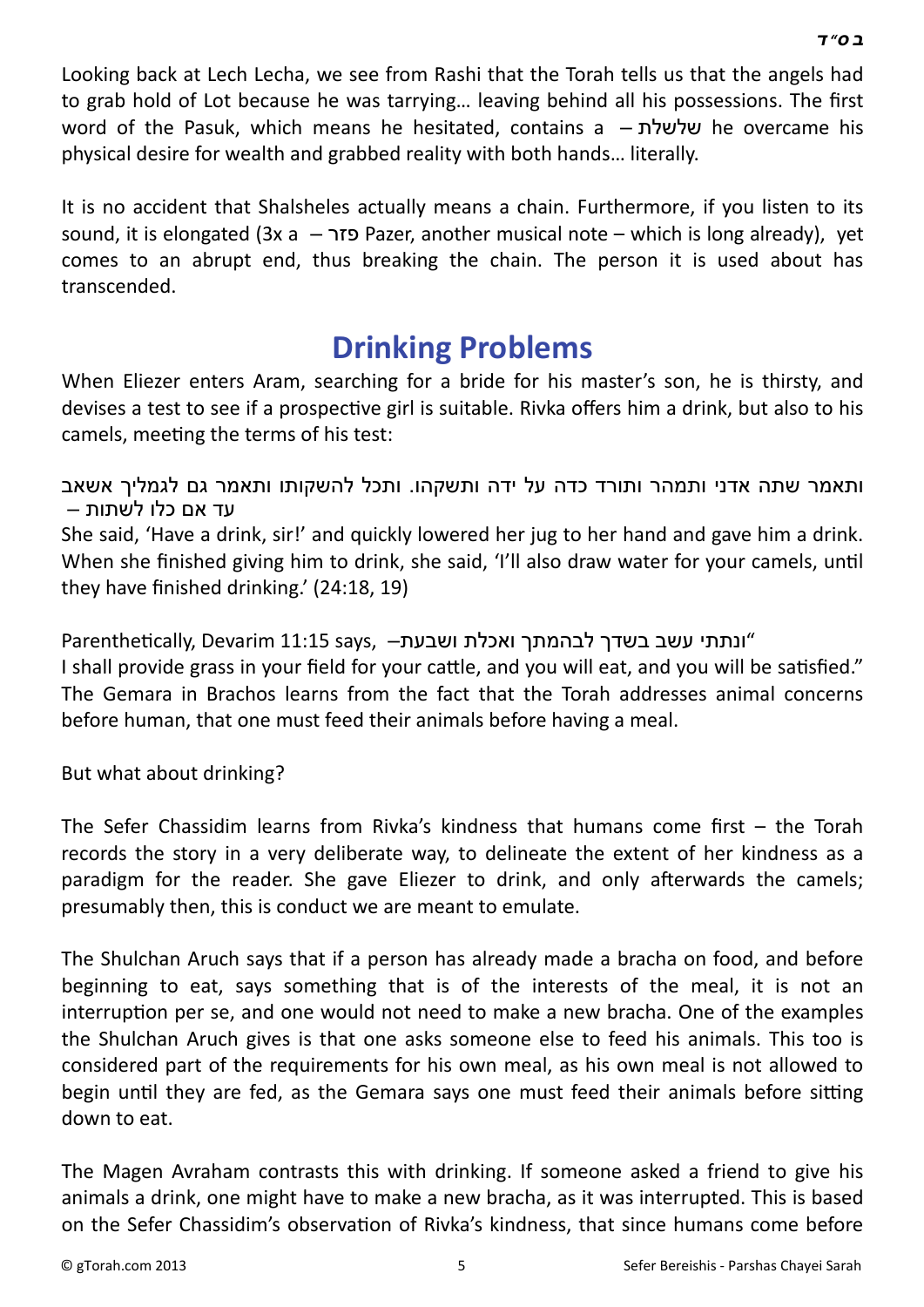animals regarding drinking, it would not be in the interests of the meal underway to discuss giving animals a drink first.

The Yad Ephraim points out that there may be a better proof to that regarding drinking humans come before animals, from when Moshe drew water from the rock for the Jews in the desert:

# והוצאת להם מים מן הסלע והשקית את העדה ואת בעירם –

You shall bring forth for them water from the rock, and give drink to the assembly and to their animals. (20:8)

This proof is presumed better since it was happened after Sinai.

The Ohr HaChaim rejects both instances, since both are cases where the people were particularly thirsty. Under such circumstances, it is obvious that the humans would quench their thirst before addressing their animals needs. However, had they been, under normal circumstances there is no difference between food and drink; animals come first.

Others are bothered with the Sefer Chassidim's halacha for a simpler reason. How can we learn laws regarding one's conduct towards their animals from Rivka, when the animals concerned didn't belong to her?

It is obvious that the halacha to take care of animals first is only if belong to you. There is no notion that one would have to feed every stray cat on the block before sitting down for lunch. So Rivka did not actually have a duty to give the camels to drink, and naturally, she gave Eliezer first. And as part of her great altruistic characteristics, she gave the camels too, meeting the conditions of his test. But how is this story a proof for who drinks first between man and animal?

The Chasam Sofer explains that the halacha is not like the Sefer Chassidim, and animals come first for food and drink. He explains Rivka's actions based on the Gemara Bava Metzia, that one can be transfer a small gift verbally just by saying so. There is no requirement for a physical handover for the transfer to take effect. That is why she said, "Drink, my lord," and quickly gave him to drink even before mentioning giving to camels to drink. She had been transferred just enough water to him to quench his own thirst, but no more, in order to insure that he was not required to give to the camels. Had she said, "I will give you and your camels to drink," Eliezer would have taken enough water for himself and the camels, and would have had to give the camels first, despite his thirst. In other words, Rivka chose her words wisely in order to insure that Eliezer got before the camels.

The Ksav Sofer uses, the Chasam Sofer, his father's, interpretation to illuminate Moshe's acƟon. Why was it necessary for Hashem to tell Moshe – והשקית" give the people to drink"? It should have been sufficient to produce water; once released from the rock, wouldn't the people have been perfectly capable themselves?